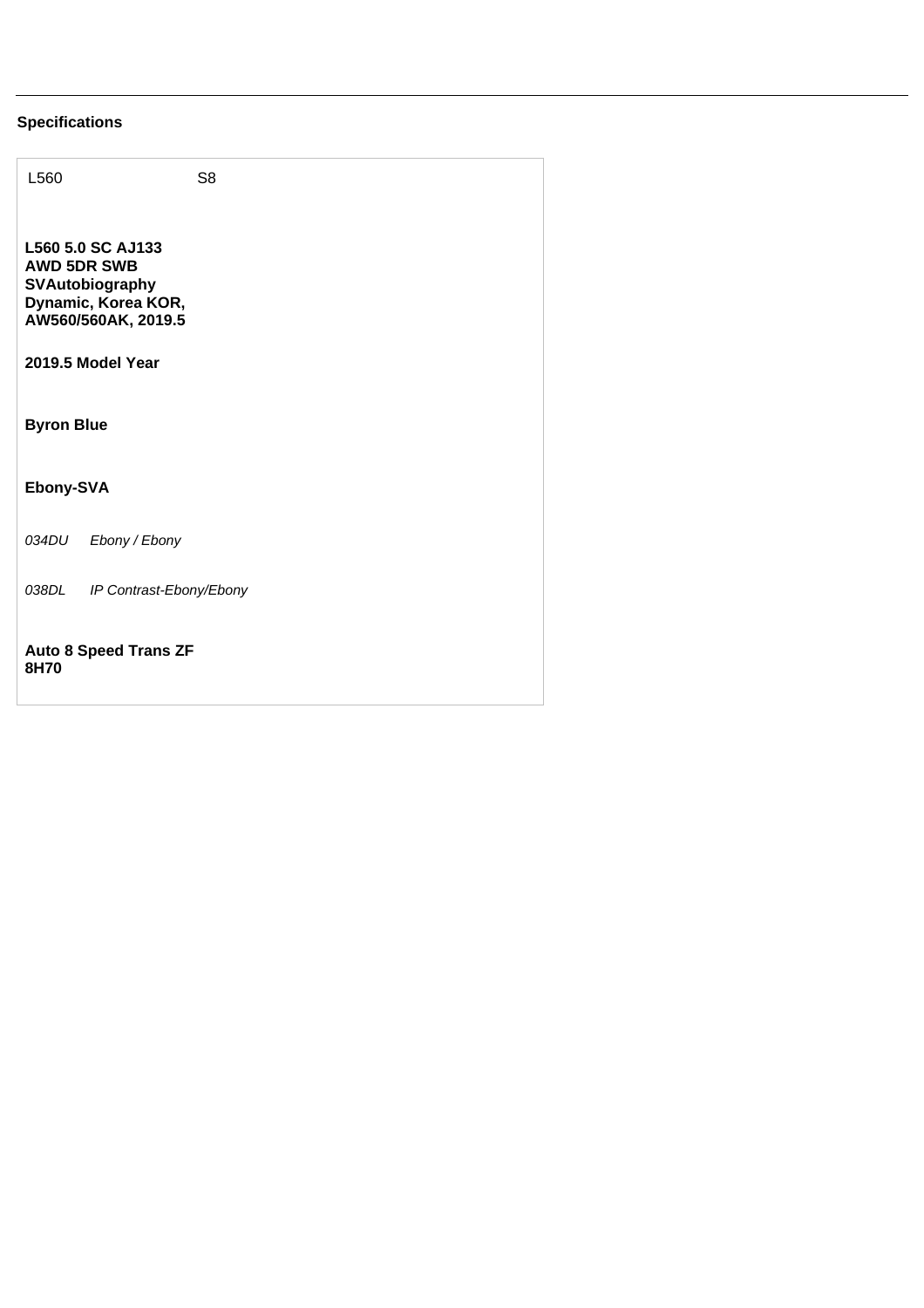## **Options**

| Drv/Pas Elec Ft Seat Memory                        | 033IP          | KRW 2,453,000.00 | <b>Driver Assist Pack</b>             | 017TE |
|----------------------------------------------------|----------------|------------------|---------------------------------------|-------|
| Rear Seat Recline - Power                          | 033IR          |                  | ACC + Adaptive Lane Control           | 065AJ |
| <b>RR Centre Armrest &amp; Cupholder</b>           | 033LM          |                  | <b>Surround Camera System</b>         | 086GC |
| <b>Cushion Extension</b>                           | 033LQ          | KRW 178,000.00   | Cabin Air Ionisation                  | 022GB |
| <b>Heated Rear Seats</b>                           | 033XJ          | NA               | Spare Wheel-Reduced Sctn SV           | 028MG |
| Seat Cushion Power Fore/Aft                        | 180AC          | <b>KRW 0.00</b>  | 21" 5 Splt-Spk Style 5083 Gloss Dark  | 031WF |
| Seat Cushion Power Height                          | 180BC          | KRW 1,779,000.00 | Head-Up Display                       | 039IB |
| <b>Seat Cushion Power Tilt</b>                     | 180CA          | KRW 479,000.00   | <b>Heated Front Windscreen</b>        | 040AK |
| Seat Squab Power Recline                           | 180DB          |                  | Heated Front Washer Jets (Windscreen) | 040AQ |
| <b>Front Headrest Power Height</b>                 | 180FC          | KRW 480,000.00   | Roof Rails - Black                    | 060AW |
|                                                    |                | KRW 343,000.00   | Ambient Lighting - 3                  | 064FC |
|                                                    |                | KRW 547,000.00   | Leisure Activity Key                  | 066CA |
|                                                    |                | <b>KRW 0.00</b>  | 19.5MY PP                             | 082YZ |
| <b>Front Seat Bolster - Power</b>                  | 180JA          | <b>KRW 0.00</b>  | 20-way H&C Mem mass Frt St Htd Rr     | 300BD |
| Front Seat Lumbar - 4 Way                          | 180KB          |                  | St<br>Cooled/heated front seats       | 033GP |
| Front Headrest Manual Winged<br>Seat Massage Front | 180GA<br>180HA |                  | Gry                                   |       |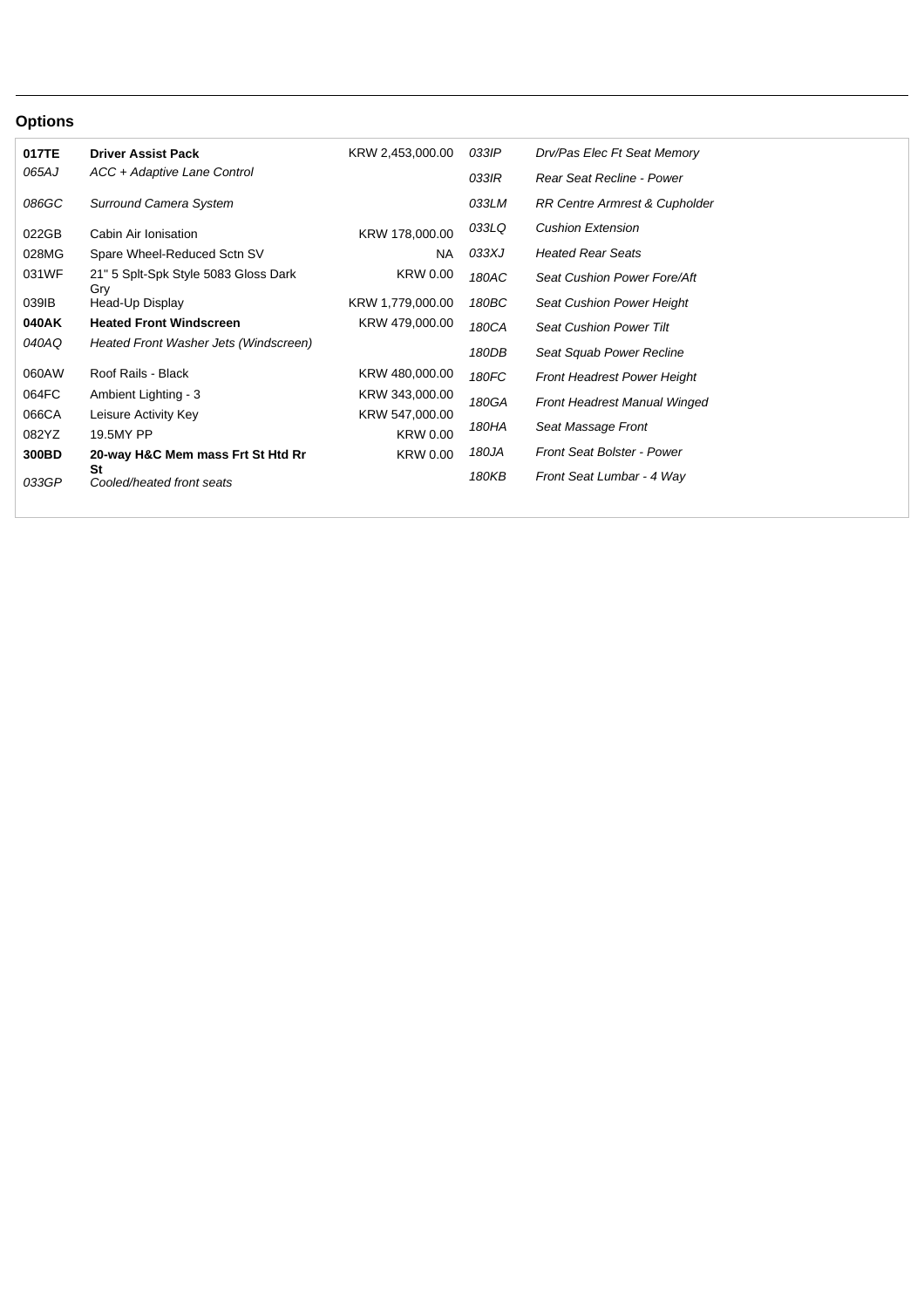## **Standard Specification**

001BC 1/2 Model Year 2002 CP 6002CP Korean Literature Pack 011AH LESS InControl Secure Subscription 
011AH LESS InControl Secure Subscription<br>
017CX NVH Pkg - 2 017CX NVH Pkg - 2 017GZ LESS Convenience Pack 017UC LESS Park Pack 020BE Red Brake Calipers 020JF Disc Brake Size Frt 20/RR 20 SV 020F 020KA Brake Booster - Performance 021AO Standard Battery 021DA Battery 1 021HF Trim level VR1 details and the control of the control of the control of the control of the control of the control of the control of the control of the control of the control of the control of the control of the contr 022CC A/C Refrigerant - R134A 025CW LESS Garage Door Opener(Homelink) and the control of the control of the control 025FW LESS Garage Door Opener 2002 025KO Analogue Radio Reception 025LN Meridian Surround Sound System **025LM** 025NE NGI Head Unit - Mid 025OA Navigation Centre 2006 Control Apps 25PA InControl Apps 025QA Telematics TCU Module - ROW 025QF SOS/Assistance Call 025RC Pro Services and Wi-Fi Hotspot 025RC Development of the USS Knee Protection 026BK LESS Int Head Impact Protection (Upper) 026EQ LESS Labels - Seat Belt 026FJ Seat Belt - Standard ROW 026RD LESS Loadspace Nets/Mouldings 027CW Adaptive Dynamics 027DC Rear Axle Active Locking Diff w/TVBB 027DE Sport Suspension 028EE LESS Towing Equipment<br>028FE Towing Eve Cover - Black 029BA Tyres Pirelli Towing Eye Cover - Black 030BV Ext Mirror Finish - Black Gloss 030DH Glove Box - Cooled 030NV LESS Auto High Beam Assist 630 and 130 and 130 and 130 and 130 and 130 and 130 and 130 and 130 and 130 and 130 and 130 and 130 and 130 and 130 and 130 and 130 and 130 and 130 and 130 and 130 and 130 and 130 and 130 a 030YV 265/45 R21 All Season Tyre 031 Convex 031BG External mirrors convex 031CG Auto Dimming Rear View Mirror **032BU Ebony Headlining** 032BU Ebony Headlining 032DV Heated Steering Wheel 032HN SV Full Ext Leather Upgrade w/Cont Stch 032LH Steering Wheel - Sport Contract Contract Contract Contract COS2MQ SV Exterior Pack 033TC Windsor Leather Perforated AB Pattern 033VA LESS Driver/Pass Seat Articulation 034YY LESS Rear Seat Remote Release 035AA LESS Fire Extinguisher 036AE S.Korea 3YR Connected Service Pack 037AX Downpipe - Sport 037BC LESS Active Loud Exhaust 2008 CONNECTED 1038AP KPH Speedometer 038ID TFT Virtual Instrument Cluster (Custer Contract on the USS Overspeed Warning of the USS Overspeed Warning<br>040AU Starter System - Stop/Start (Custer Contract Custer Contract Custer Contract Custer Contract Custer Cont 040AU Starter System - Stop/Start 041CZ 8041CZ 8041CZ 8041CZ 8041CZ 8041CZ 8041CZ out of the USS Engine Block Heater (1992) 1943 Metal of the USS Engine Block Heater (1943BC LESS Engine Block Heater (1946) 1946 MESS Emission Tank 043BI LESS Supplementary Heating 046AC LESS Emission Tank 046AH Tank Pet With Leak Detection **047AA** Tinted Glass 047EA LESS Solar Attenuating Windscreen and the control of the United Scuff Plate-Bright<br>048CB Illuminated metal front and metal rear treadplates of the Camping of the Power Adi Sta Col -NON Pyro Tecnics Illuminated metal front and metal rear treadplates 049AS Steering Column Lock 051AJ Foot Pedal - Metal Finish 053BC Filler Neck Pet ORVR Twin Seal and Control Communication of the Central Locking OS3BI Fuel Filler Flap - Central Locking of The Control of the Central Locking of the Control of the Central Locking OS3FA LESS Emission ULEV125 Emission - NAS 054AQ Power Base 055AF Non Locking Wheel Nuts 056AA LESS First Aid Kit 056AH LESS Front Number Plate Fixing 056BK LESS Rear Number Plate Fixing 056BY LESS Warning Triangle 056DC Service Interval 12 Months 056EE Service Distance 26,000 km Badge - SVAutobiography Dynamic 062DB TPMS Warning Light Spec 20% 062DB 1062DB TPMS Warning Light Spec 20% 062DB 064AP Front for lamps 064AP Front fog lamps 064BV Headlamp Power Washers 064HD Grille - Graphite Atlas **Communist Communist Communist Communist Communist Communist Communist Communist Communist Communist Communist Communist Communist Communist Communist Communist Communist Communist Communist C** 064QC Matrix LED, Signature + ADB 065EB LESS Autonomous Emergency Braking 066AC Passive Entry/Push Button Start 070AR Rear Spoiler 070AV Tailgate/Bootlid-Powered **072BZ** LESS Climate Pack 074QF LESS Dynamic Pack 075EB LESS Water Wading Aid<br>076CW Dual Note Flectric Horn 076CM 076DA Perimetric Protection 076CW Dual Note Electric Horn 076DA Perimetric Protection 076DF 434 MHz/non UWB Door Lock Frequency 076EI Double Locking 076ER Security sounder - No BBUS 076EZ LESS Electronic Road Pricing<br>077BC Vehicle Protection Cat 3 077BC 077BC 076EZ Auto 8 Speed Trans ZF 8H70 078CP Paddleshift-Aluminium 078YY LESS Active Transmission Warming 079DR Floor Mats - Super Premium and Control Control of Control of the COVID-1079DR LESS Load Floor

030IA Standard Tyre **030NK** Heated, Electric, Power Fold Door Mirrors with Approach Lights and Auto-Dimming 057EV LESS Derivative Badge<br>057PL Badge - SVAutobiography Dynamic Company of Cassic Company of Camera Construction of Chrome Blk Knurled Bumper Aperture - SVR Auto 8 Speed Trans ZF 8H70